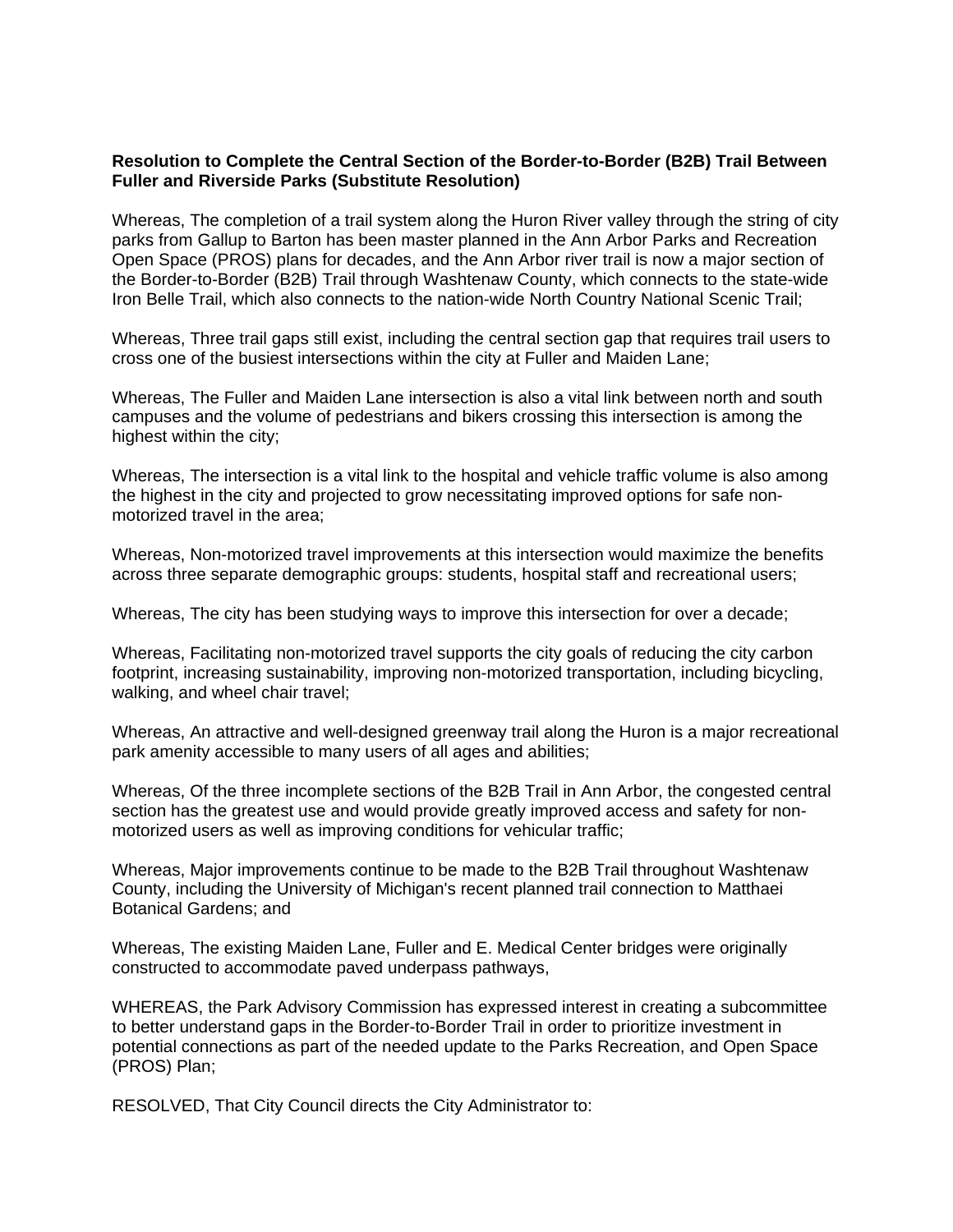1) develop a design, in consultation with PAC and the Commission on Disability Issues, that will facilitate safe bicycle, pedestrian and wheelchair access through and/or around the intersections, crossing lanes, and driveways as well as on and off road bike lanes on Fuller Road, Maiden Lane and Medical Center Drive and identify elements suitable for near-term construction, and

2) establish the costs for constructing this section of the B2B Trail system; seek funding opportunities through discussion with the University of Michigan; and apply for appropriate grants to the Washtenaw County Parks & Recreation Commission and the State of Michigan, and

3) complete improvements to the Border to Border trail prior to, or concurrently with any improvements to the intersection of Fuller, Maiden Lane and Medical Center Drive.

BE IT FURTHER RESOLVED that any future construction projects adjacent to the B2B Trail system maintain or enhance its continuity once the project is completed.

Sponsored by: Anglin, Eaton, Grand and Briere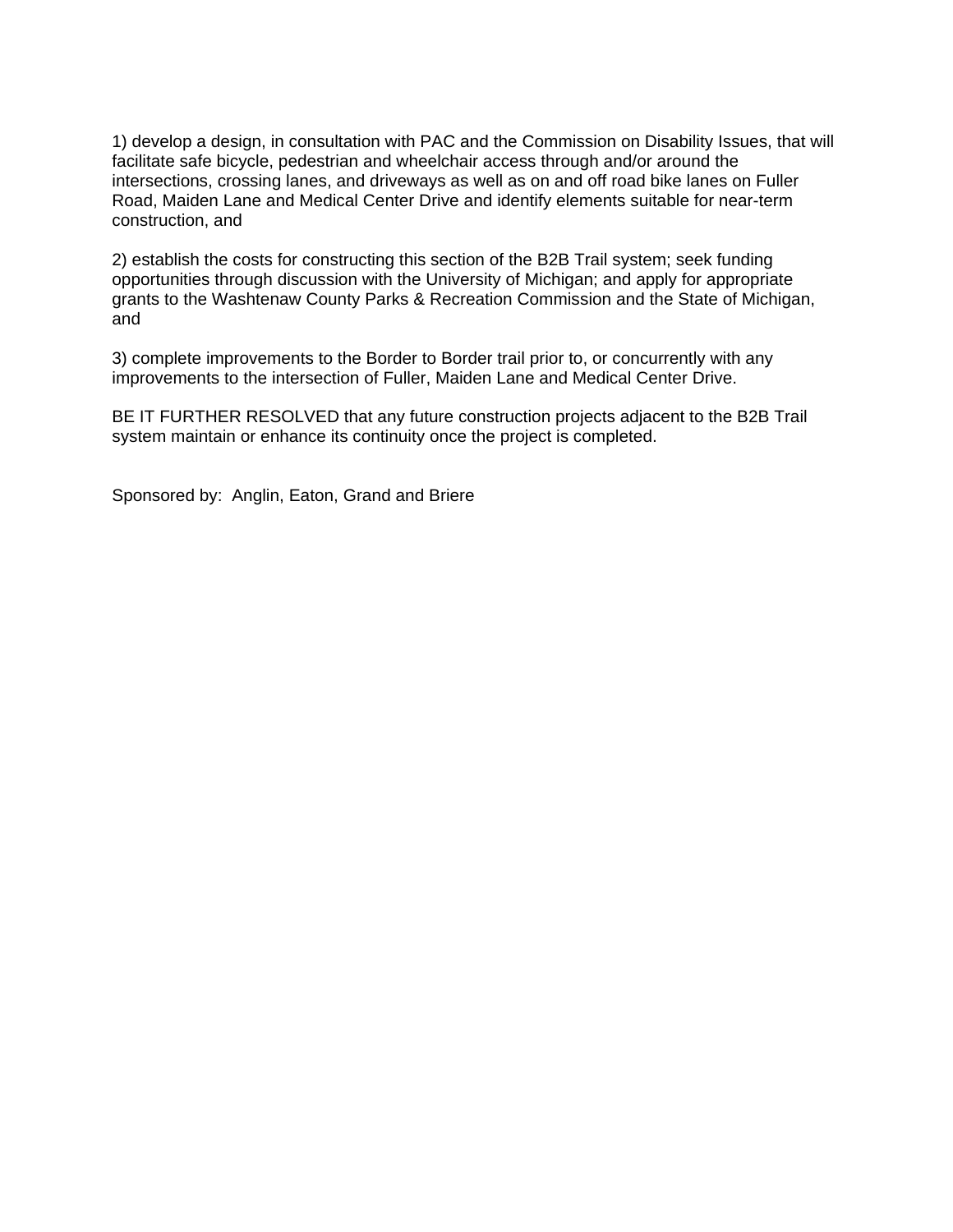## **Resolution to Complete the Central Section of the Border-to-Border (B2B) Trail Between Fuller and Riverside Parks**

Whereas, The completion of a trail system along the Huron River valley through the string of city parks from Gallup to Barton has been master planned in the Ann Arbor Parks and Recreation Open Space (PROS) plans for decades, and the Ann Arbor river trail is now a major section of the Border-to-Border (B2B) Trail through Washtenaw County, which connects to the state-wide Iron Belle Trail, which also connects to the nation-wide North Country National Scenic Trail;

Whereas, Three trail gaps still exist, including the central section gap that requires trail users to cross one of the busiest intersections within the city at Fuller and Maiden Lane;

Whereas, The Fuller and Maiden Lane intersection is also a vital link between north and south campuses and the volume of pedestrians and bikers crossing this intersection is among the highest within the city;

Whereas, The intersection is a vital link to the hospital and vehicle traffic volume is also among the highest in the city and projected to grow necessitating improved options for safe nonmotorized travel in the area;

Whereas, Non-motorized travel improvements at this intersection would maximize the benefits across three separate demographic groups: students, hospital staff and recreational users;

Whereas, The city has been studying ways to improve this intersection for over a decade;

Whereas, Facilitating non-motorized travel supports the city goals of reducing the city carbon footprint, increasing sustainability, improving non-motorized transportation, including bicycling, walking, and wheel chair travel;

Whereas, An attractive and well-designed greenway trail along the Huron is a major recreational park amenity accessible to many users of all ages and abilities;

Whereas, Of the three incomplete sections of the B2B Trail in Ann Arbor, the congested central section has the greatest use and would provide greatly improved access and safety for nonmotorized users as well as improving conditions for vehicular traffic;

Whereas, Major improvements continue to be made to the B2B Trail throughout Washtenaw County, including the University of Michigan's recent planned trail connection to Matthaei Botanical Gardens; and

Whereas, The existing Maiden Lane, Fuller and E. Medical Center bridges were originally constructed to accommodate paved underpass pathways,

WHEREAS, the Park Advisory Commission has expressed interest in creating a subcommittee to better understand gaps in the Border-to-Border Trail in order to prioritize investment in potential connections as part of the needed update to the Parks Recreation, and Open Space (PROS) Plan;

RESOLVED, That City Council directs the City Administrator to recommends the following: